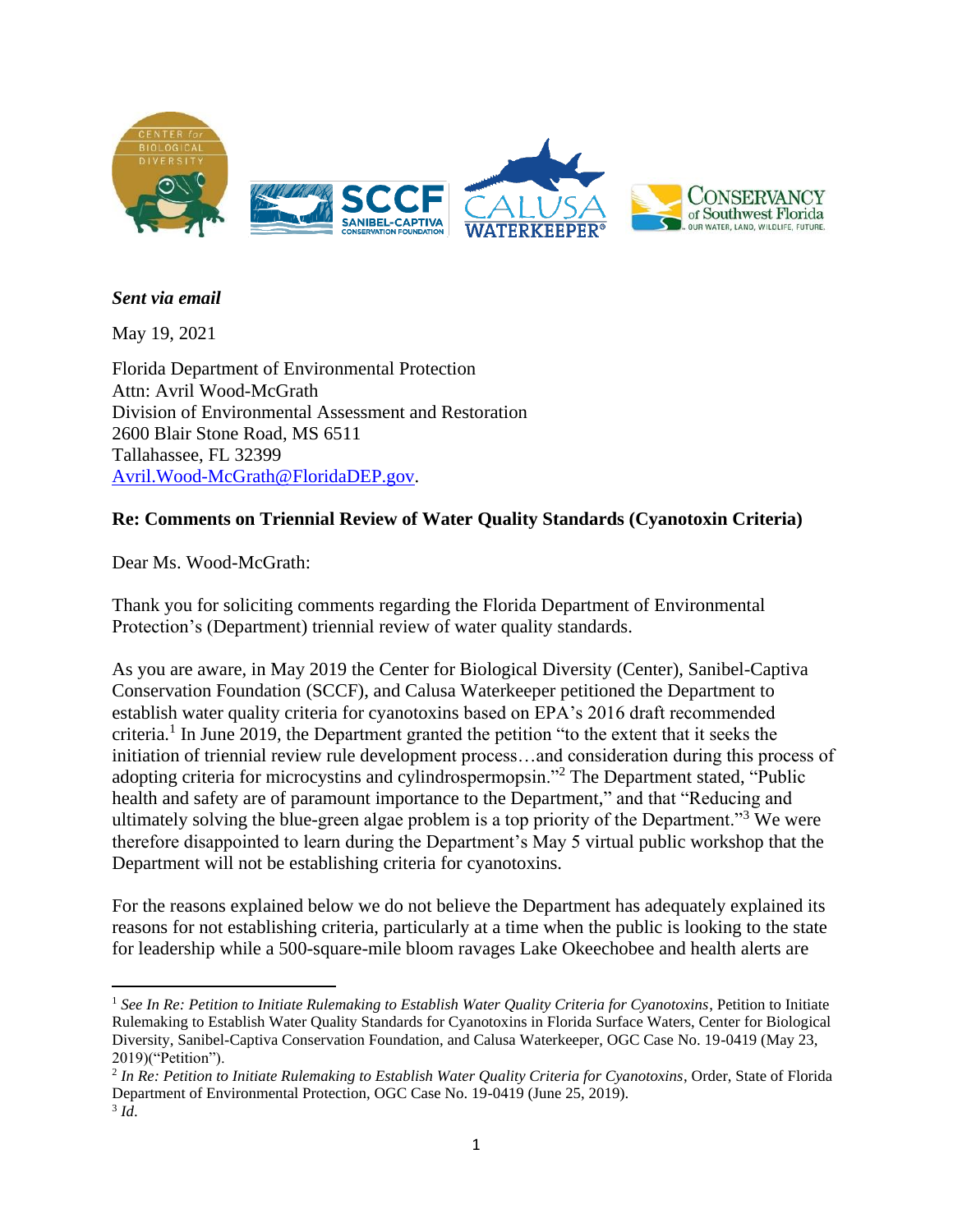being issued for the Caloosahatchee River due to high levels of cyanotoxins in the water.<sup>4</sup> We hope the Department will reconsider its course of action and seize the opportunity to be the national leader on this issue that Florida so desperately needs it to be.

## **I. The State's Numeric Nutrient Criteria Have Failed to Adequately Protect Aquatic Life and Human Health from the Spread of Toxic Algae.**

During the virtual public workshop, Department staff cited Florida's numeric nutrient criteria as a basis for not establishing cyanotoxin criteria. The State has promulgated both narrative and numeric standards for nutrients (total phosphorus and total nitrogen) for surface waters.<sup>5</sup> Many waterbodies and segments throughout the state, including Lake Okeechobee, the St. Lucie and Caloosahatchee estuaries, and the Indian River lagoon are "impaired" by pollutants, including nutrients.<sup>6</sup> To control these nutrients, the State relies in large part on total maximum daily loads (TMDLs) and Basin Management Action Plans (BMAPs). In 2001, the Department established a total phosphorus TMDL for Lake Okeechobee,<sup>7</sup> which was followed by a BMAP in 2014.<sup>8</sup> In 2009 the Department established a TMDL for total phosphorus (TP), total nitrogen (TN), and dissolved oxygen (DO) for the St. Lucie Basin,<sup>9</sup> and a TMDL for TN for the Caloosahatchee Estuary.<sup>10</sup> The Department finalized BMAPs for the St. Lucie and Caloosahatchee Basins in

<sup>4</sup> Stephanie Byrne, "2 algae health alerts issued in Lee County as community on watch," WINK News (Apr. 28, 2021), at [https://www.winknews.com/2021/04/27/two-algae-health-alerts-issued-in-lee-county-as-community-is-on](https://www.winknews.com/2021/04/27/two-algae-health-alerts-issued-in-lee-county-as-community-is-on-algae-watch/)[algae-watch/;](https://www.winknews.com/2021/04/27/two-algae-health-alerts-issued-in-lee-county-as-community-is-on-algae-watch/) Joel Malkin, "Health Department Issues Health Alert Over Algae in Lake Okeechobee," News Radio WFLA (Apr. 28, 2021), at [https://wflanews.iheart.com/featured/florida-news/content/2021-04-28-toxic-algae-in](https://wflanews.iheart.com/featured/florida-news/content/2021-04-28-toxic-algae-in-lake-okeechobee-gets-the-attention-of-florida-congressman/)[lake-okeechobee-gets-the-attention-of-florida-congressman/;](https://wflanews.iheart.com/featured/florida-news/content/2021-04-28-toxic-algae-in-lake-okeechobee-gets-the-attention-of-florida-congressman/) Vanessa Bein, "Rinse & Repeat: Blue-green algae covers Lake Okeechobee," NBC-2 (May 14, 2021), a[t https://nbc-2.com/news/environment/2021/05/12/rinse-repeat](https://nbc-2.com/news/environment/2021/05/12/rinse-repeat-blue-green-algae-covers-lake-okeechobee/)[blue-green-algae-covers-lake-okeechobee/;](https://nbc-2.com/news/environment/2021/05/12/rinse-repeat-blue-green-algae-covers-lake-okeechobee/) Katelyn Massarelli, "Blue-green algae toxins detected at Franklin Lock on Caloosahatchee," NBC-2 (May 14, 2021), at [https://nbc-2.com/news/2021/05/13/blue-green-algae-toxins](https://nbc-2.com/news/2021/05/13/blue-green-algae-toxins-detected-at-franklin-lock-on-caloosahatchee/)[detected-at-franklin-lock-on-caloosahatchee/;](https://nbc-2.com/news/2021/05/13/blue-green-algae-toxins-detected-at-franklin-lock-on-caloosahatchee/) Florida Department of Health, "Health Alert for Caloosahatchee-Franklin Locks," (Apr. 20, 2021), at [HEALTH ALERT FOR CALOOSAHATCHEE-FRANKLIN LOCKS | Florida](http://lee.floridahealth.gov/newsroom/2021/04/2021-04-20-health-alert-franklin-locks.html)  [Department of Health in Lee \(floridahealth.gov\).](http://lee.floridahealth.gov/newsroom/2021/04/2021-04-20-health-alert-franklin-locks.html)

[https://floridadep.gov/sites/default/files/Lake\\_O\\_TMDL\\_Final.pdf.](about:blank)

<sup>5</sup> *See* Rules 62-302.530, 62-302.531, and 62-302.532, F.A.C.

<sup>6</sup> *See* DEP, Comprehensive Verified List (Aug. 1, 2018), a[t https://floridadep.gov/dear/watershed-assessment](about:blank)[section/documents/comprehensive-verified-list.](about:blank)

<sup>&</sup>lt;sup>7</sup> See Florida Department of Environmental Protection, Total Maximum Daily Load for Total Phosphorus Lake Okeechobee, Florida, 9-10 (Aug. 2001), available at

<sup>&</sup>lt;sup>8</sup> See Florida Department of Environmental Protection. 2014. Basin Management Action Plan for the Implementation of Total Maximum Daily Loads for Total Phosphorous by the Florida Department of Environmental Protection in Lake Okeechobee (Dec. 2014).

<sup>9</sup> *See* Florida Department of Environmental Protection. 2008. TMDL Report, Nutrient and Dissolved Oxygen TMDL for the St. Lucie Basin.

<sup>&</sup>lt;sup>10</sup> See Florida Department of Environmental Protection. 2009. Final TMDL Report, Nutrient TMDL for the Caloosahatchee Estuary.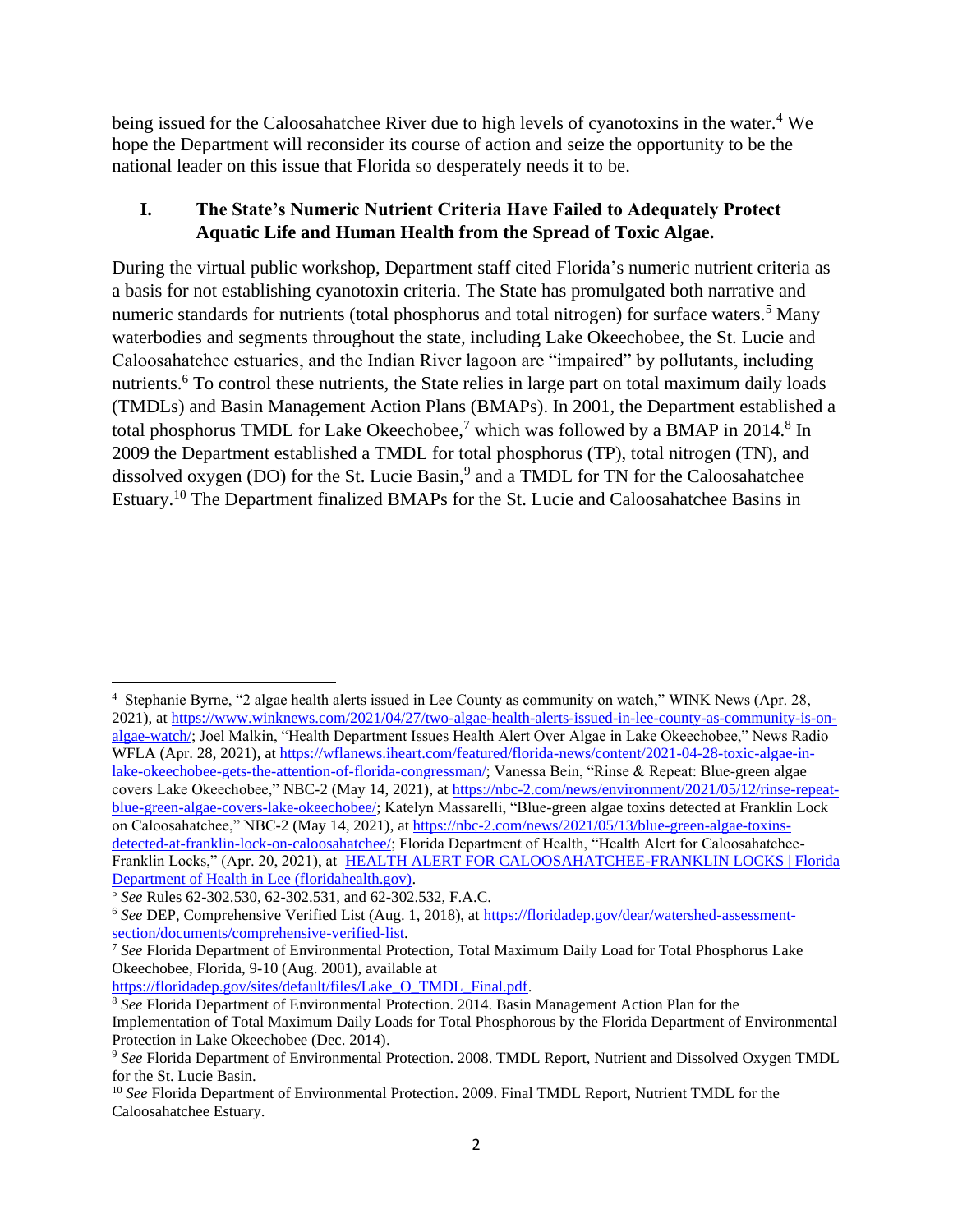2013 and 2012, respectively.<sup>11</sup> These BMAPs have subsequently been updated by the Department.<sup>12</sup>

The Department should surely recognize that since it established a phosphorus standard for Lake Okeechobee twenty years ago that harmful algae blooms have only become more frequent, more intense, and even more harmful to wildlife, local communities, and the economy. Throughout these two decades, the State has never come close to achieving the Lake Okeechobee phosphorus TMDL. According to a report issued by the University of Florida Water Institute, since 1974, annual total phosphorus loads to Lake Okeechobee have exceeded 500 metric tons nearly 50% of the time.<sup>13</sup> Averaged over the 41-year period of record, the annual phosphorus load is approximately 3.6 times the annualized TMDL.<sup>14</sup> Even after the Florida State Legislature in 2015 extended the date to achieve the TMDL by another twenty years,  $15$  the Department in its most recent update to the Lake Okeechobee BMAP expressed doubt that it is practicable to achieve reductions sufficient to meet the phosphorus TMDL within 20 years.<sup>16</sup> Clearly the current approach is not working.

A more aggressive and comprehensive approach is necessary to combat harmful algae blooms. By establishing criteria for cyanotoxins and incorporating cyanotoxins as biological endpoints for setting nutrient discharge limits in TMDLs,<sup>17</sup> the Department would be able to fully address the primary contributors to harmful algal blooms (HAB), which in addition to nutrient pollution, include water management decisions (e.g. water flow and water levels), <sup>18</sup> and the effects of

[http://publicfiles.dep.state.fl.us/DEAR/DEARweb/BMAP/NEEP\\_2020\\_Updates/Lake%20Okeechobee%20BMAP\\_](http://publicfiles.dep.state.fl.us/DEAR/DEARweb/BMAP/NEEP_2020_Updates/Lake%20Okeechobee%20BMAP_01-31-20.pdf) [01-31-20.pdf;](http://publicfiles.dep.state.fl.us/DEAR/DEARweb/BMAP/NEEP_2020_Updates/Lake%20Okeechobee%20BMAP_01-31-20.pdf) St. Lucie River and Estuary Basin Management Action Plan (Jan. 2020), at

<sup>&</sup>lt;sup>11</sup> See Florida Department of Environmental Protection. 2013. Basin Management Action Plan for the Implementation of Total Maximum Daily Loads for Nutrients and Dissolved Oxygen by the Florida Department of Environmental Protection in the St. Lucie River and Estuary Basin; Florida Department of Environmental Protection. 2012. Basin Management Action Plan for the Implementation of Total Maximum Daily Loads for Nutrients Adopted by the Florida Department of Environmental Protection in the Caloosahatchee Estuary Basin (Dec. 2012).

<sup>&</sup>lt;sup>12</sup> See Florida Department of Environmental Protection, Lake Okeechobee Basin Management Action Plan (Jan. 2020), at

[http://publicfiles.dep.state.fl.us/DEAR/DEARweb/BMAP/NEEP\\_2020\\_Updates/St\\_Lucie\\_BMAP\\_01-31-20.pdf](http://publicfiles.dep.state.fl.us/DEAR/DEARweb/BMAP/NEEP_2020_Updates/St_Lucie_BMAP_01-31-20.pdf) Caloosahatchee River and Estuary Basin Management Action Plan (Jan. 2020), at

[http://publicfiles.dep.state.fl.us/DEAR/DEARweb/BMAP/NEEP\\_2020\\_Updates/Caloosahatchee%20BMAP\\_01-31-](http://publicfiles.dep.state.fl.us/DEAR/DEARweb/BMAP/NEEP_2020_Updates/Caloosahatchee%20BMAP_01-31-2020.pdf) [2020.pdf.](http://publicfiles.dep.state.fl.us/DEAR/DEARweb/BMAP/NEEP_2020_Updates/Caloosahatchee%20BMAP_01-31-2020.pdf)

<sup>&</sup>lt;sup>13</sup> Graham, W.D., et al. 2015. Options to Reduce High Volume Freshwater Flows to the St. Lucie and Caloosahatchee Estuaries and Move More Water from Lake Okeechobee to the Southern Everglades. An Independent Technical Review by the University of Florida Water Institute, p. 63.

<sup>14</sup> *Id.* at 63-64.

<sup>15</sup> *See* § 373.4595(3)(b), Fla. Stat. (2016).

<sup>&</sup>lt;sup>16</sup> Florida Department of Environmental Protection, Lake Okeechobee Basin Management Action Plan, 15 (Jan. 2020).

<sup>17</sup> *See* Williams, C.D., J. Burns, A. Chapman, M. Pawlowicz, and W. Carmichael. 2006. Assessment of Cyanotoxins in Florida's Surface Waters and Associated Drinking Water Resources, Final Report, 34, April 11, 2006 (recommending that "surface water management plans, Pollution Load Reduction Goals (PLRGs), and Total Maximum Daily Load (TMDLs) goals for nutrient-impaired water incorporate cyanobacteria and specifically cyanotoxins as biological endpoints for setting nutrient discharge limits. This strategy would help protect aquatic ecosystems and water catchments that are used for drinking water supply.").

<sup>&</sup>lt;sup>18</sup> See Indiana University-Purdue University, Indianapolis, Center for Earth and Environmental Science, "What causes algal blooms?," a[t https://cees.iupui.edu/research/algal-toxicology/bloomfactors.](about:blank)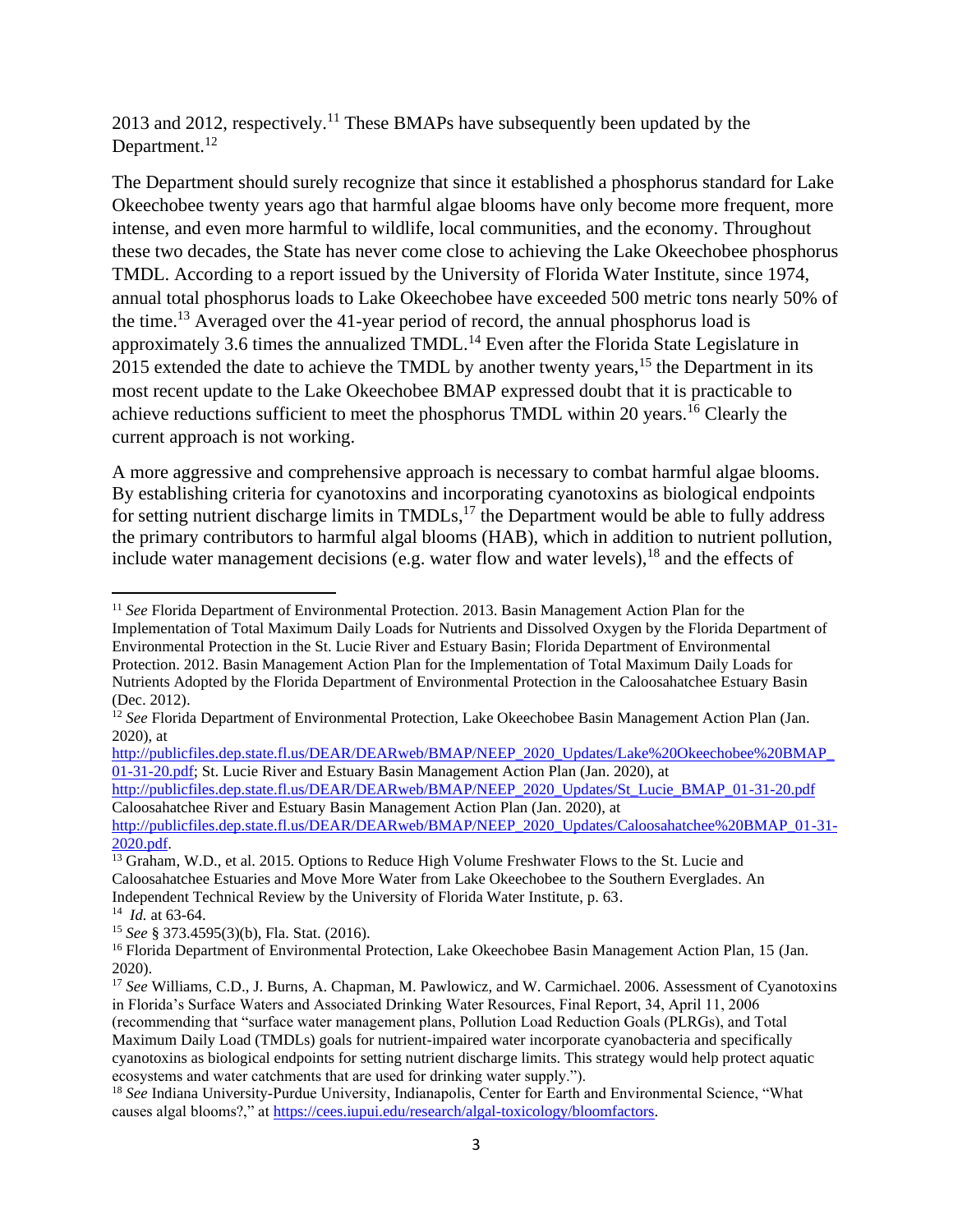climate change. Water quality criteria for cyanotoxins would necessitate greater regulatory focus, transparency, and accountability because these criteria would serve as a clearly defined level of human health and environmental protection that pollution control measures must meet. Further, by identifying cyanotoxins independently of nutrients, the Department would be able to better address the connection between nutrients and HABs and tackle other contributors to HABs, including the timing, volume, and distribution of water flows and levels by water managers, and rising temperatures and changes in precipitation fueled by climate change. In sum, exacting water quality criteria specifically for cyanotoxins sets a clear path forward for monitoring, assessing, and reducing HABs.

## **II. Chlorophyll-a Is Not an Appropriate Proxy for Microcystin or Other Cyanotoxins.**

In the Department's June 2019 order granting our petition for rulemaking, the Department stated, "The [Blue Green Algae] Task Force is charged with focusing on expediting progress toward reducing the adverse impacts of blue-green algae blooms and making recommendation for regulatory changes." It appears the DEP looked to the Task Force for guidance regarding the establishment of water quality criteria for cyanotoxins. In its Final Consensus Document #1, the Task Force stated, "Defensible health advisories should be established by the Florida Department of Health and defensible water quality criteria should be established by the Florida Department of Environmental Protection. These actions should be supported by the best available science and monitoring, and updated as new information becomes available."<sup>19</sup> To rely on chlorophyll-a as a proxy for cyanotoxin criteria the Department is not only inappropriate, but it is also not consistent with the recommendations of the Blue Green Algae Task Force. Had the task force believed chlorophyll-a was an adequate proxy it is unlikely they would have specifically recommended that the Department establish defensible criteria for cyanotoxins as they did in their First Consensus Document.<sup>20</sup>

Chlorophyll is not an appropriate proxy for cyanotoxins for characterizing impairment because the conditions that promote or suppress chlorophyll in water are different than the conditions that allow for cyanotoxins such as microcystin from cyanobacteria.

Studies have described the competitive advantage cyanobacteria have over phytoplankton under a variety of conditions, especially those being influenced by climate change and warming waters.<sup>21</sup> Cyanobacteria have adapted to maximize available light near the surface utilizing vacuoles for buoyancy whereas most phytoplankton contributing to chlorophyll concentration do

<sup>19</sup> Blue-Green Algae Task Force Consensus Document #1, p. 9 (Oct. 11, 2019).

<sup>&</sup>lt;sup>20</sup> See July 29, 2020 Department of Environmental Protection Blue Green Algae Task Force Meeting Part I (3:13), at [https://thefloridachannel.org/videos/7-29-20-department-of-environmental-protection-blue-green-algae-task-force](https://thefloridachannel.org/videos/7-29-20-department-of-environmental-protection-blue-green-algae-task-force-part-1/)[part-1/.](https://thefloridachannel.org/videos/7-29-20-department-of-environmental-protection-blue-green-algae-task-force-part-1/) After the issuance of the Final Consensus Document #1 and following a presentation by FDEP, it appears Task Force members did not believe chlorophyll-a was a good indicator of microcystins.

<sup>21</sup> Paerl, H.W., Fulton R.S. 2006. Ecology of Harmful Cyanobacteria. In: Graneli E., Turner J.T. (eds) Ecology of Harmful Algae. Ecological Studies (Analysis and Synthesis), vol 189. Springer, Berlin, Heidelberg.

[https://doi.org/10.1007/978-3-540-32210-8\\_8;](https://doi.org/10.1007/978-3-540-32210-8_8) Pearl, H.W. and J. Huisman. 2009. Climate change: a catalyst for global expansion of harmful cyanobacterial blooms. Environmental microbiology reports, 2009- Wiley Online Library; Zhenyan et al. 2020 Alteration of dominant cyanobacteria in different bloom periods caused by abiotic factors and species interactions, Journal of Environmental Sciences, 10.1016/j.jes.2020.06.001, 99, (1-9).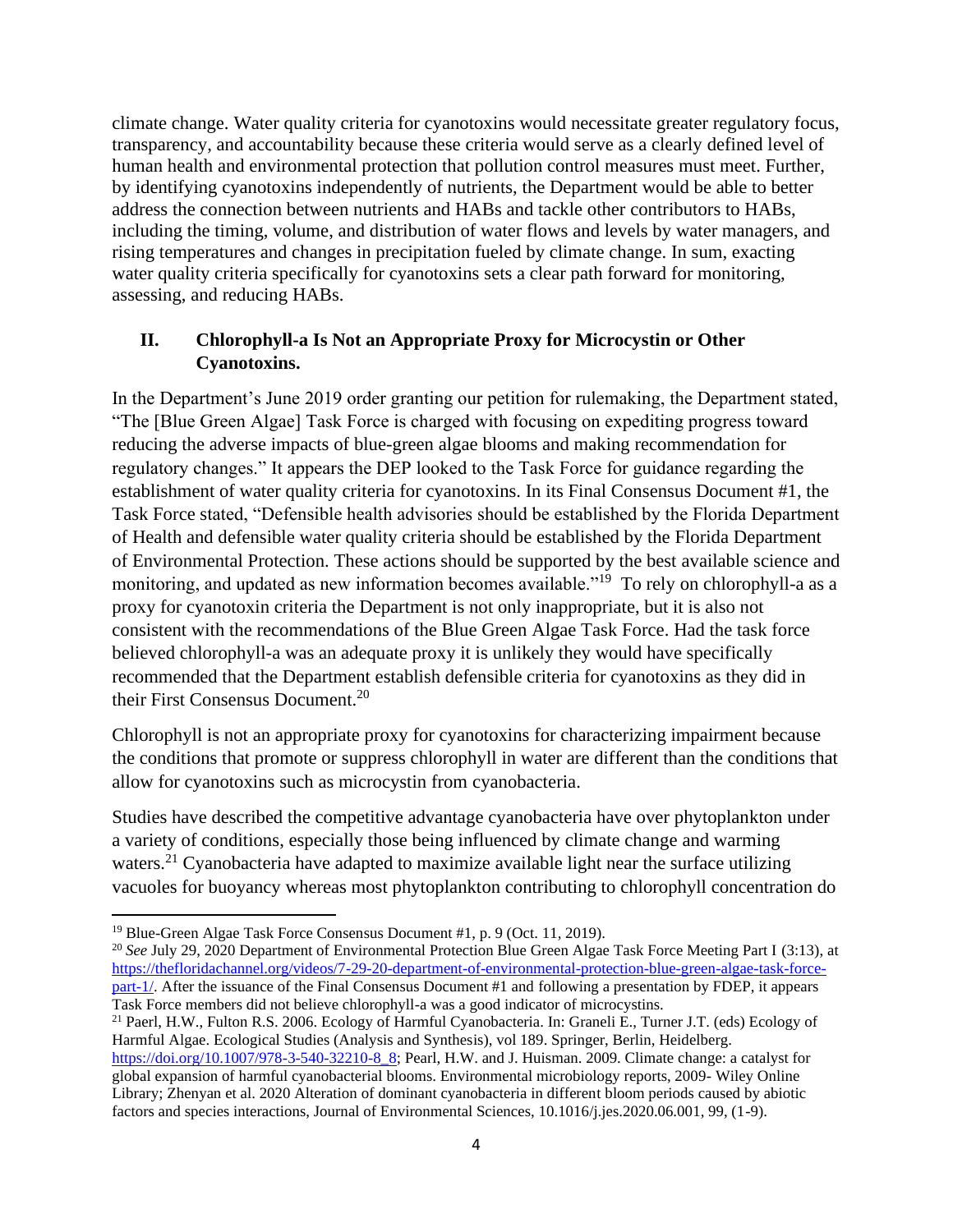not have this advantage.<sup>22</sup> Additionally, the presence of mat-forming cyanobacteria or very high cell densities in the water column would likely contribute to light limitation of co-occurring phytoplankton that may ultimately suppress sample chlorophyll concentrations.

High levels of tannins and other macrophyte derived allelochemicals are found to inhibit phytoplankton that contribute to water column chlorophyll.<sup>23</sup> Conversely, cyanobacteria proliferate in Florida waters such as the Caloosahatchee River and Lake Okeechobee with high tannins, allelochemicals and other dissolved organic compounds (CDOM) derived from plant decomposition. Additionally, microcystin producing *Microcystis* have been shown to have some resistance to macrophyte derived allelochemicals that more negatively affect other phytoplankton species. 24

Thus, *Microcystis* avoids light limitation by forming surface mats and appears to have some resistance to the same allelochemicals found in water bodies with relatively high tannins and dissolved organic plant derivatives that would more negatively impact groups of eukaryotic planktonic algae without similar adaptive strategies for dominance as cyanobacteria. In the example described, cyanobacteria would likely dominate the aquatic community and indirectly suppress or outcompete phytoplankton, indirectly reducing water-column chlorophyll. In such a scenario chlorophyll would under-represent the potential impairment of recreation as a designated use.

# **III. The Department's Cyanotoxin Sampling Protocol May Underestimate the Potential for Public Health Risk and Bias the Assessment of Cyanotoxins as Indicators of Impairment.**

The current sampling is a protocol specific for phytoplankton blooms. Most phytoplankton blooms do not form surface mats or scums as do cyanobacteria. As such, the Department's cyanotoxin sampling protocol for phytoplankton avoids sampling cyanobacteria concentrated at the surface likely resulting in a reduced toxin estimate from latent intracellular toxin release when present. The Department's Dr. Whiting has stated that to incorporate cyanobacteria biomass that may be part of a cyanobacteria surface mat would require following a "biological sample" protocol.<sup>25</sup> Cyanobacteria samples having some cyanobacteria biomass collected by Calusa Waterkeeper and analyzed by GreenWater Laboratories in 2018 resulted in microcystin concentrations ranging from 5,300 ug/l to 38,450 ug/l. It is probable that collecting those same samples some distance from the surface mat at depth of 0.5 m as FDEP likely does and without

<sup>22</sup> Paerl and Fulton (2006).

<sup>&</sup>lt;sup>23</sup> Mulderij, G. 2006. Chemical warfare in freshwater-allelopathic effects on macrophytes on phytoplankton. ISBN: 90-9019798-2.

<sup>&</sup>lt;sup>24</sup> Dziallas, C. and Grossart, H.P. 2011. Increasing oxygen radicals and water temperature select for toxic Microcystis sp PLoS One 2011 6 e25569; Zilleges, Y. et al. The cyanobacterial hepatoxin microcystin binds to proteins and increases the fitness of Microcystis under oxidative stress conditions PLoS One 2011 6 e17615; Leunert, F. et al. 2014. Phytoplankton response to UV-generated hydrogen peroxide from natural organic matter. J Plankton Res. 2014 36 185 97.

<sup>25</sup> *See* July 29, 2020 Department of Environmental Protection Blue Green Algae Task Force Meeting Part I, 2:29, at [https://thefloridachannel.org/videos/7-29-20-department-of-environmental-protection-blue-green-algae-task-force](https://thefloridachannel.org/videos/7-29-20-department-of-environmental-protection-blue-green-algae-task-force-part-1/)[part-1/.](https://thefloridachannel.org/videos/7-29-20-department-of-environmental-protection-blue-green-algae-task-force-part-1/)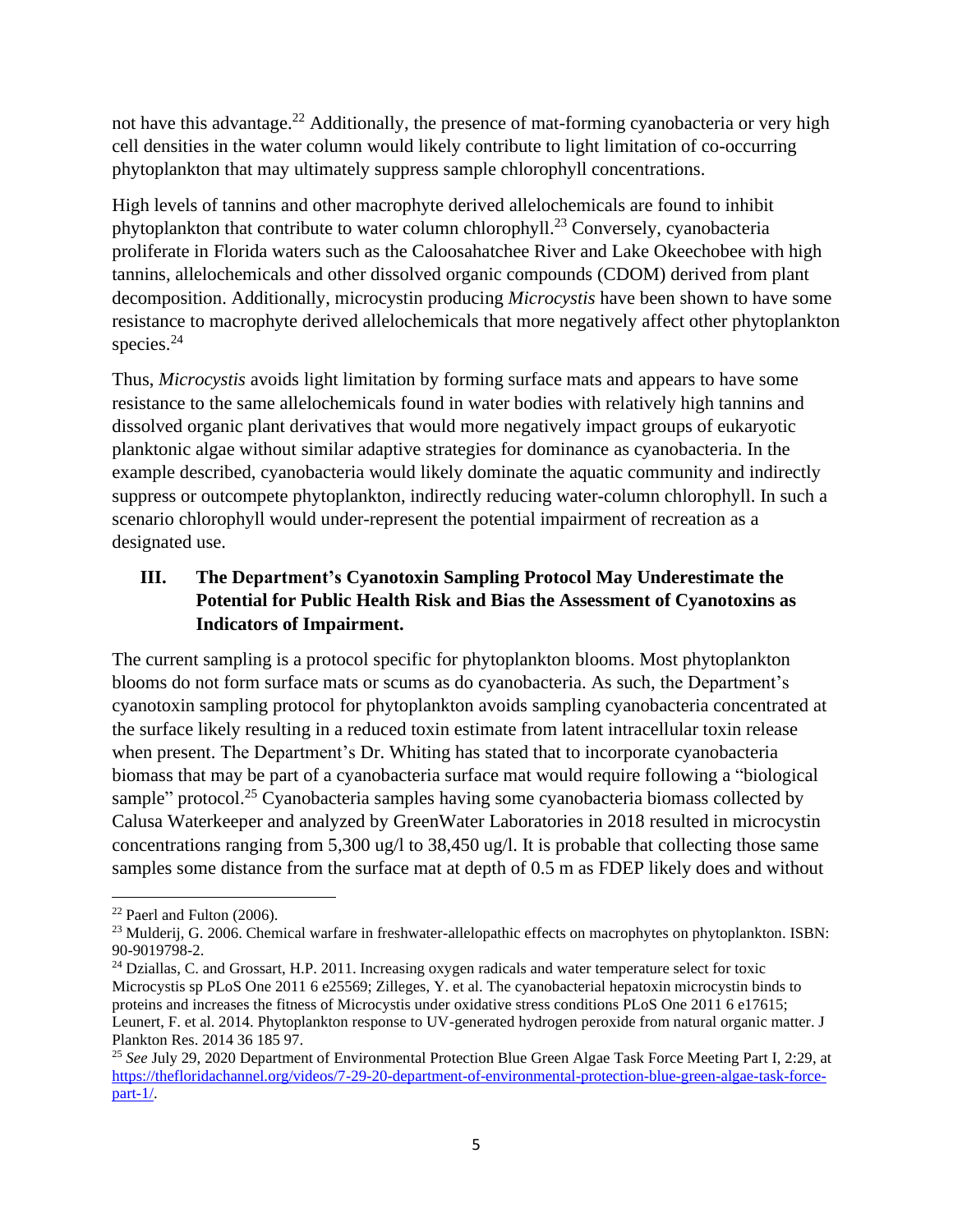incorporating more concentrated cyanobacteria at the surface would result in much lower microcystin concentrations. This same issue of sampling bias was reported by Lantigua  $(2017)$ <sup>26</sup>

For more accurate estimates of toxin potential, it may be necessary to develop and adopt a specific protocol that blends elements of the FDEP protocols for phytoplankton blooms and biological sampling. A protocol specific to cyanobacteria with more meaningful potential for toxin estimates is critically important for understanding public health risk addressed by swim advisories and Class III waters designated for recreation and for a more thorough evaluation as a parameter defining impairment. Just because an adopted protocol does not currently exist specific to cyanobacteria does not necessarily mean that such a protocol should not be pursued.

# **IV. The Presence of Surface Scum is Not an Appropriate Threshold for Taking Action and it is Not Consistent with the Precautionary Principle.**

During the Department's presentation at the virtual public workshop, staff stated that the visual presence of a bloom is used as a threshold instead of numeric toxin values. These qualitative guidelines are inadequate because it takes a visible surface scum to have formed or other clear visual indicators to be present before a health advisory is issued and people are notified to avoid waters impacted by an HAB. Microcystins can persist even after a bloom is no longer visible and cyanotoxin concentrations can be higher after the initial bloom fades.<sup>27</sup> Zastepa (2014) found that dissolved microcystin-LA was present in waters at a concentration of 20 u/L or more for 9 ½ weeks even though the bloom was not visible after 5 weeks.<sup>28</sup> Moreover, cylindrospermopsinproducing cyanobacteria do not tend to form visible surface scums and the highest concentrations occur below the water surface.<sup>29</sup>

These studies do not support the Department's contention that there is "very low incidence of toxins in waters without a visible bloom present." Moreover, while the Department asserts that using these qualitative standards "allows the public to make decisions about recreating in a water at the time of use" people could be unknowingly exposed to harmful levels of cyanotoxins while recreating in waters that are not the subject of a health advisory. This is hardly precautionary. Quantitative guidelines, on the other hand, set levels that can be routinely monitored for and serve as clear trigger points for public health officials to take action.

### **V. The Department Has No Basis for Assuming that the Department of Health Will Adequately Monitor DEP Data and Post Signage.**

Even when an HAB is observed, state agencies routinely fail to promptly notify the public and close affected waters to recreation. It is not clear what specific protocols the Florida Department of Health follows to protect public health. According to the Department of Health (DOH), the agency issues press releases, posts signs at areas affected by HABs, meets with local

<sup>&</sup>lt;sup>26</sup> Lantigua, J. 2017. Tainted waters, threats to public health and the people's right to know. American Civil Liberties Union.

<sup>&</sup>lt;sup>27</sup> U.S. Environmental Protection Agency, 2016. Human Health Recreational Ambient Water Ouality Criteria or Swimming Advisories for Microcystins and Cylindrospermopsin, Draft, pp. 1, 5, 31 (EPA 2016).

<sup>&</sup>lt;sup>28</sup> Zastepa A. (2014). Fate and persistence of microcystin congeners in lakes and lake sediments. University of Ottawa, Ottawa, Canada.

 $29$  EPA (2016) at 1, 5.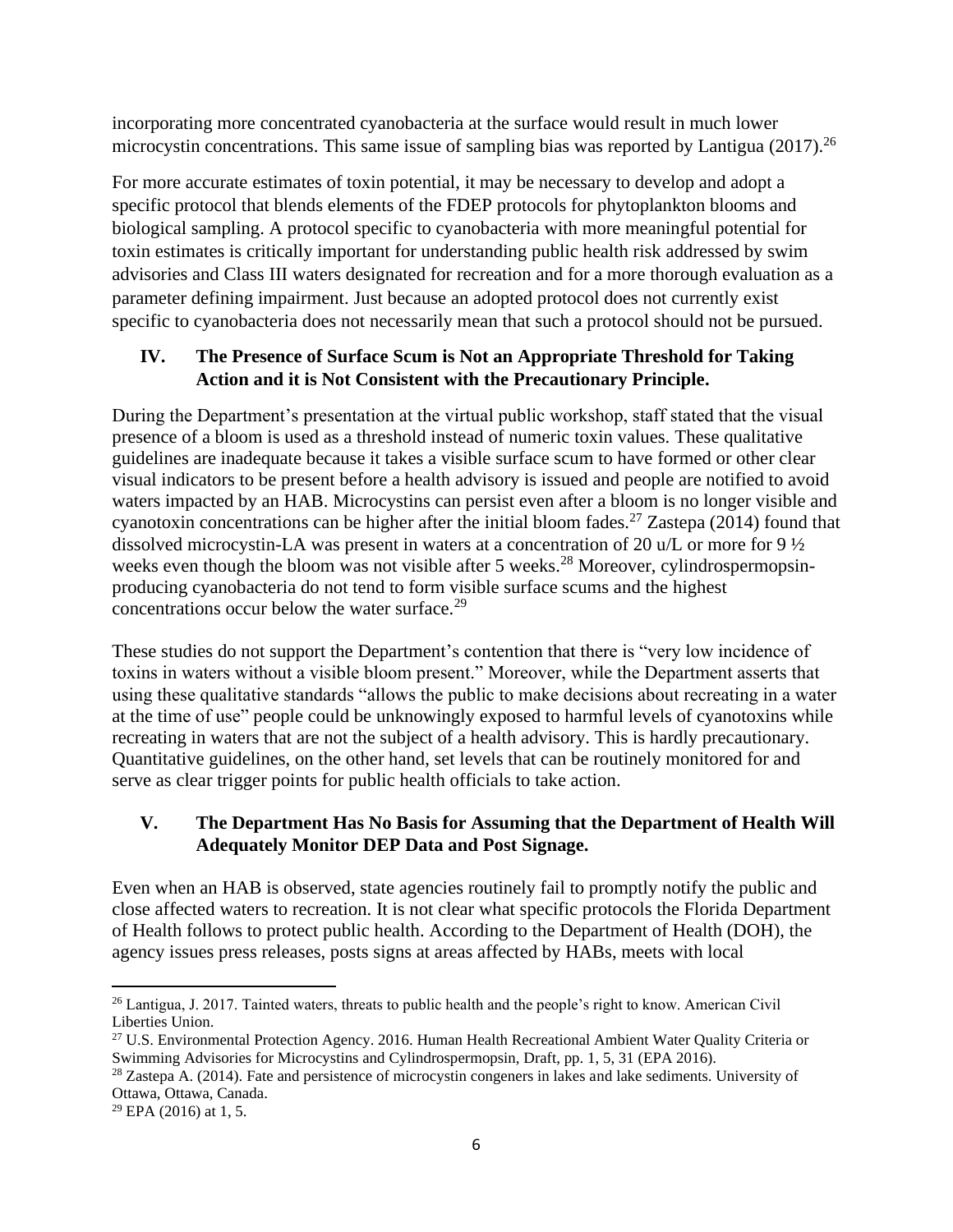governments, and distributes information to educate the public<sup>30</sup> but it is not clear whether all these measures are taken in every instance, how fast the DOH must respond, and whether these actions are effective in protecting public health. In fact, DOH's response to HABs in 2018 sparked significant criticism from the media and the public<sup>31</sup> and news reports from that summer noted that the Health Department did not mention either algae or red tide on its Twitter and Facebook accounts over the course of a month.<sup>32</sup> HABs were not even listed as "Trending" Topics" on the Health Department's website.<sup>33</sup> DOH has struggled to address the concerns of numerous residents affected by HABs.<sup>34</sup>

Scientists, researchers, and physicians have also questioned DOH's position on the health effects of cyanotoxins and its response to HABs.<sup>35</sup> In 2018, several researchers identified the potential long-term implications of the State's failure to immediately notify the public of the harm caused by HABs.<sup>36</sup> Metcalf et al. (2018) detailed how public information on the toxicological risks of the 2016 HABs that severely impacted Martin and St. Lucie counties was not immediately forthcoming from public health authorities.<sup>37</sup> The researchers explained:

As a result of the MC [microcystins] concentration contained within the bloom material, closure or restriction of access to the waters should have occurred rapidly, if not immediately, with continuous monitoring to determine potential adverse health effects. Given the likelihood of long-term hepatotoxic or carcinogenic consequences from the microcystin content, it may have been prudent for public health officials to offer assistance to households living on the banks or near the St. Lucie River until the cyanobacterial bloom subsided. Although there was the potential for adverse short-term human health impacts, there is also the possibility that exposure to such bloom material may have longterm health impacts.<sup>38</sup>

According to the researchers, the long-term implications of cyanotoxin exposure can be serious:

Based on microcystin content alone reported here, it is a reasonable prediction that the cohort of Florida State citizens exposed to the 2016 Florida cyanobacteria bloom incident, including children of underprivileged families that we witnessed

<sup>30</sup> *See* Florida Department of Health: The Facts on Blue Green Algae, August 23, 2018, at [http://www.floridahealth.gov/\\_documents/newsroom/press-releases/2018/08/082318-blue-green-algae.pdf.](about:blank)

<sup>31</sup> *See, e.g.,* Hayden, T. 2018. Editorial: Health department ignorant to water crisis, News-Press, Aug. 21, 2018, at [https://www.news-press.com/story/opinion/2018/08/21/toxic-algae-florida-health-department-ignorant-water](about:blank)[crisis/1051336002/.](about:blank)

<sup>&</sup>lt;sup>32</sup> Williams, A.B. 2018. Florida toxic algae a long-term health concern, according to scientists, researchers, News-Press, (Aug. 23, 2018) at [https://www.news-press.com/story/news/2018/08/22/toxic-algae-florida-scientists](about:blank)[question-health-departments-stand/973593002/.](about:blank)

 $33 \, Id.$ 

<sup>&</sup>lt;sup>34</sup> Williams, A.B. 2019. Florida Department of Health emails show agency struggled to manage algae crisis. Ft. Myers News Press (April 7, 2019), at [https://www.news-press.com/story/news/2019/04/07/florida-health](about:blank)[department-emails-show-struggle-manage-toxic-algae-crisis/3275715002/.](about:blank)

 $35$  Williams (2018).

<sup>36</sup> Metcalf, J., S.A. Banack, J.T. Powell, F.J.M. Tymm, S.J. Murch, L.E. Brand, L.E., and P.A. Cox. 2018. Public health responses to toxic cyanobacterial blooms: perspectives from the 2016 Florida event, Water Policy 20 (5): 919-932.

<sup>37</sup> *Id*.

<sup>38</sup> *Id*.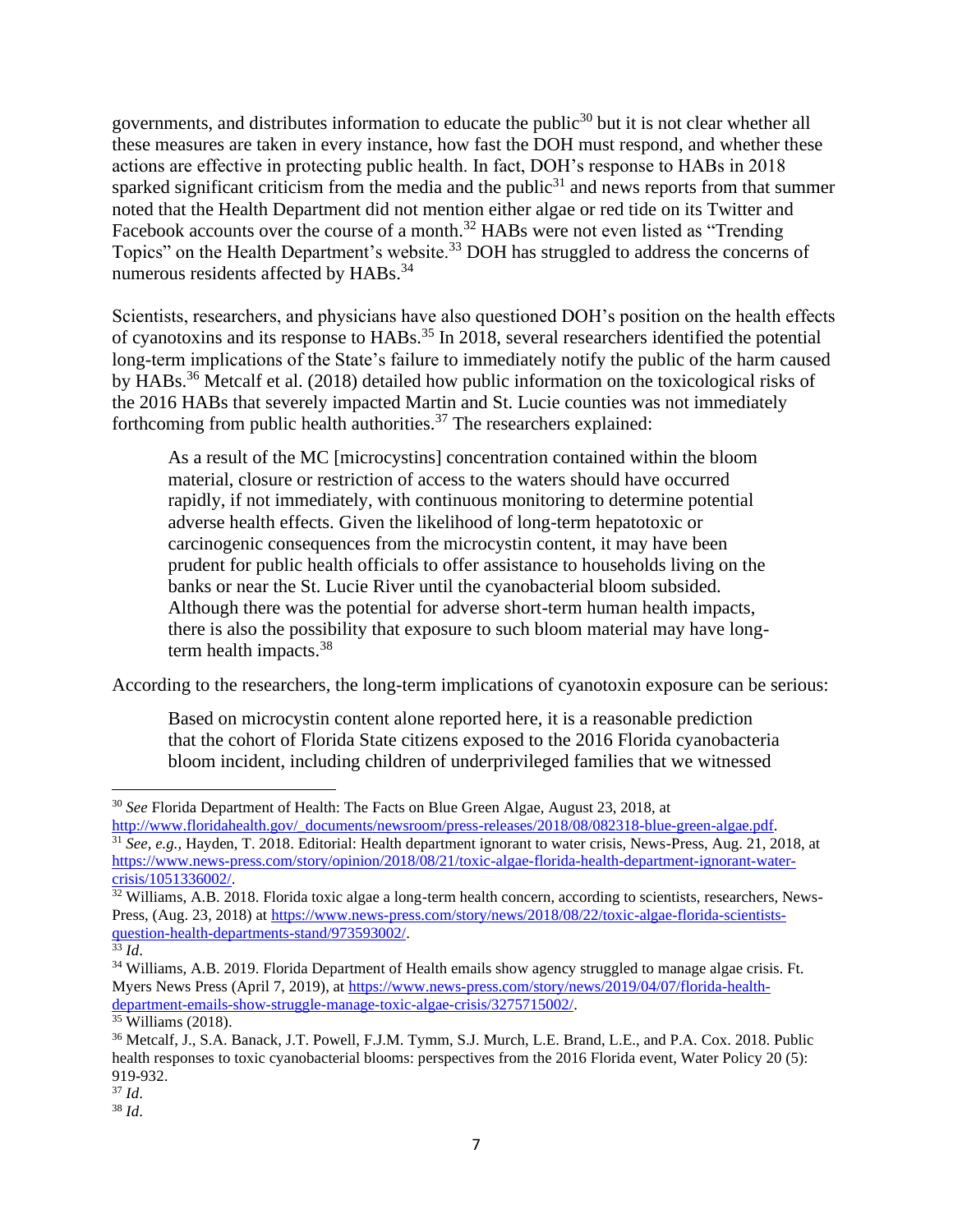picnicking, fishing, and swimming in cyanobacterially contaminated waters, may experience an increased lifetime risk of liver cancer and/or hepatic dysfunction requiring hospitalization or transplantation.<sup>39</sup>

Metcalf et al. (2018) concluded that essential planning and communication are necessary to inform the public to allow rapid risk assessment and closure of affected waters to protect human and animal health.<sup>40</sup>

Given DOH's track record and apparent reliance on county health departments to post signs and adequately warn residents, we are not confident that a Joint Cyanobacteria Bloom Response based on qualitative data will be adequate to sufficiently warn the public and protect human health. We therefore urge the Department to take stronger measures and promulgate numeric water quality criteria for cyanotoxins.

# **VI. The Department Should Adopt the EPA's 2016 Draft Recommended Criteria.**

EPA regulations require states to "adopt those water quality criteria that protect the designated use" and that such criteria "must be based on sound scientific rationale and must contain sufficient parameters or constituents to protect the designated use."<sup>41</sup>

The petition for rulemaking submitted by the Center, SCCF and Calusa Waterkeeper requested DEP to adopt the EPA's draft recommendation, as opposed to its final recommended Human Health Recreational Ambient Water Quality Criteria or Swimming Advisories for Microcystins and Cylindrospermopsin.<sup>42</sup> These draft criteria limit microcytins to 4 ug/L and cylindrospermopsin to 8 ug/ $L^{43}$  and are more consistent with other state recreational water cyanotoxin action levels.<sup>44</sup> EPA's final recommended values, on the other hand, are 8 ug/L for microcystins and 15 ug/L for cylindrospermopsin, nearly doubling the draft recommended values.<sup>45</sup>

We understand and share the Department's concerns about the final 2019 recommended criteria. As the Department correctly pointed out, the final recommended values were based only on potential ingestion exposure (based on estimated average pool water ingestion), and not on inhalation, dermal absorption, or from eating contaminating fish or shellfish. Therefore, it assumes that all cyanotoxin exposure is from ingestion.<sup>46</sup>

<sup>39</sup> *Id*.

<sup>40</sup> *Id*.

<sup>41</sup> 33 C.F.R. § 131.11(a)(1).

<sup>42</sup> *See* Petition at 113-16.

<sup>&</sup>lt;sup>43</sup> No more than 10 percent of days in a recreational season (up to one calendar year). EPA (2016) at 52.

<sup>44</sup> *See* EPA (2016), Appendix B State Recreational Water Guidelines for Cyanotoxins and Cyanobacteria at B-4 (California), B-5 (Colorado), B-9 (Ohio), B-10 (Vermont), B-17 (Virginia).

<sup>&</sup>lt;sup>45</sup> Not to be exceeded in more than three 10-day assessment periods over the course of a recreational season. U.S. Environmental Protection Agency. 2019. Recommended Human Health Recreational Ambient Water Quality Criteria or Swimming Advisories for Microcystins and Cylindrospermopsin. (EPA 2019) p. 76. <sup>46</sup> EPA (2019) at 58.